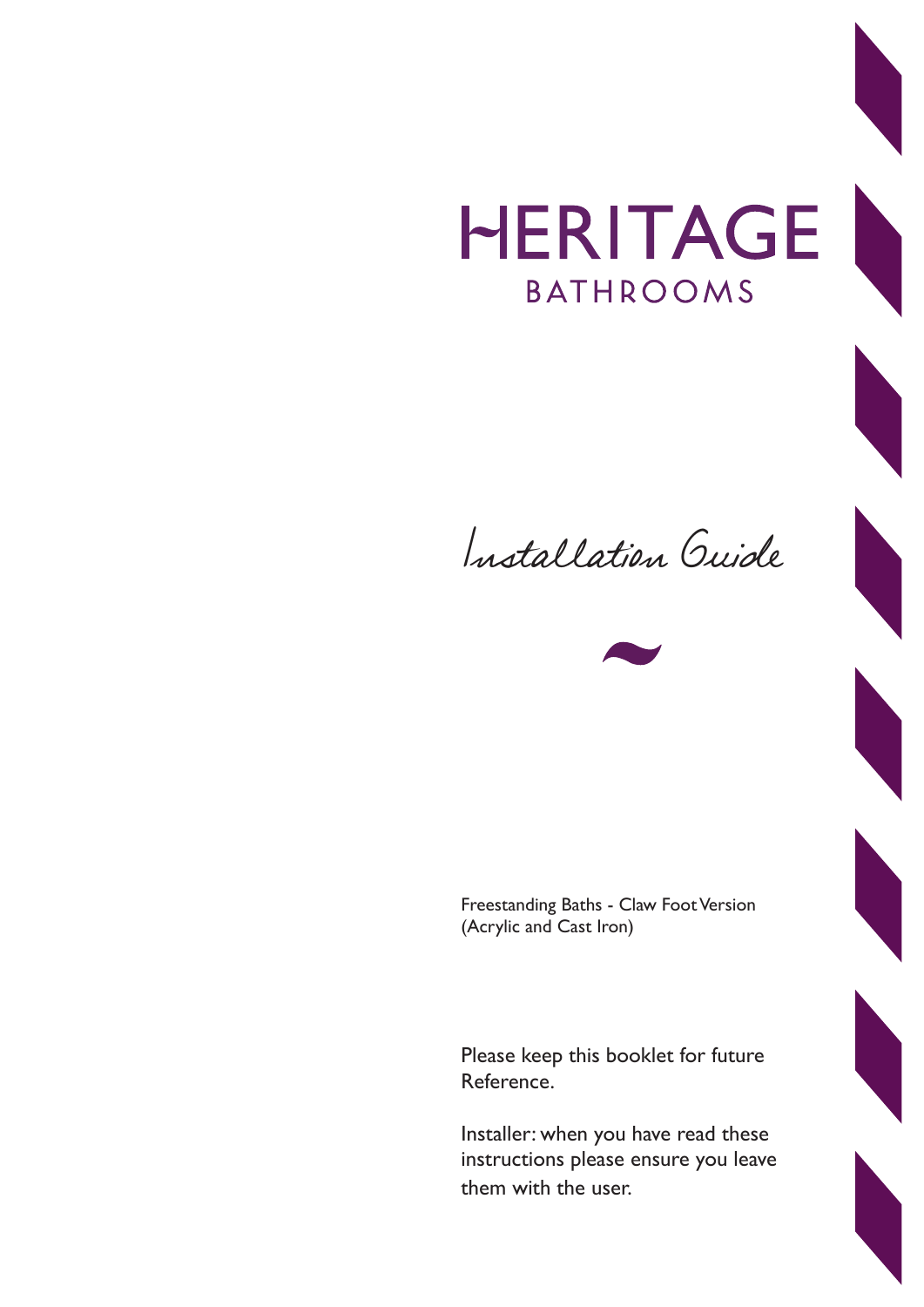Introduction

Thank you for buying a Heritage Bathrooms Product.

When you buy one of our products, you can be confident that it not only features a beautiful, distinctive and classical design, but that it has also been made to the very highest quality standards.

To ensure that it serves its purpose correctly, it needs to be fitted correctly, preferably by a competent plumber who has experience of fitting bathrooms.

These fitting instructions have been created to give you all the necessary information you will need to install the product, but, if you need any further information or help, please contact us by phone on 0330 026 8503.



| 03    |
|-------|
| 03    |
| 05-07 |
| 08    |
| 08    |
|       |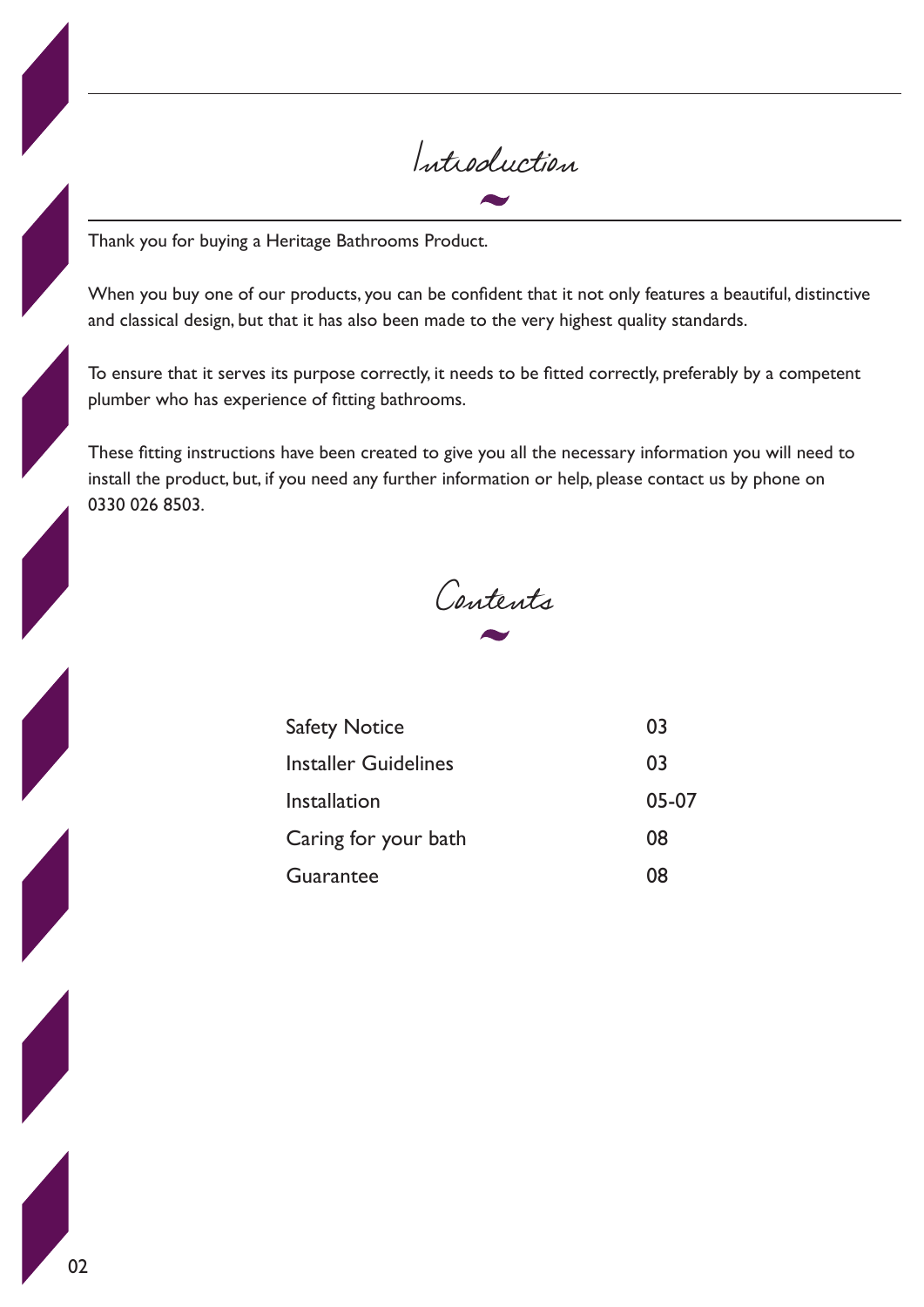

Please make sure you read these instructions and retain for future use.

All products manufactured by Heritage Bathrooms are safe, providing they are installed and used correctly and also receive maintenance when needed.

Baths, including the connecting water and waste system need to be installed in accordance with and meet the requirements of the water supply regulations 1999 (Water Fittings) and Scottish By-laws 2004

This product must not be modified in any way otherwise this will invalidate the guarantee.

Do not stand in the bath until the installation has been completed.

Installer Guidelines

When making joints on baths (including the water and waste supplies), only use the washers provided and an approved joining compound, should you find it hard to make sound joints. When installing fixtures on baths, avoid excessive force when tightening plastic nuts.

Please ensure that the installation and accommodation is designed with future serviceability of the product in mind. In the event a future claim is made under the product warranty, the design of the installation may affect warranty claim if it has not been considered in the original design. It is strongly advisable to fit isolation valves before the baths water fixtures in case isolation is required at any point during maintenance.

Failure to observe crucial information in these fitting instructions will nullify your guarantee.

This product requires experience within plumbing. No responsibility will be taken for poor workmanship resulting in leaks and injuries.

Before commencing the installation of the footed bath, you will need to install the feet (instructions should accompany the feet).

This bath is not designed to be fitted by a wall unless you have the corner freestanding bath (see page 7), the minimal clearance distance must be at least 50mm.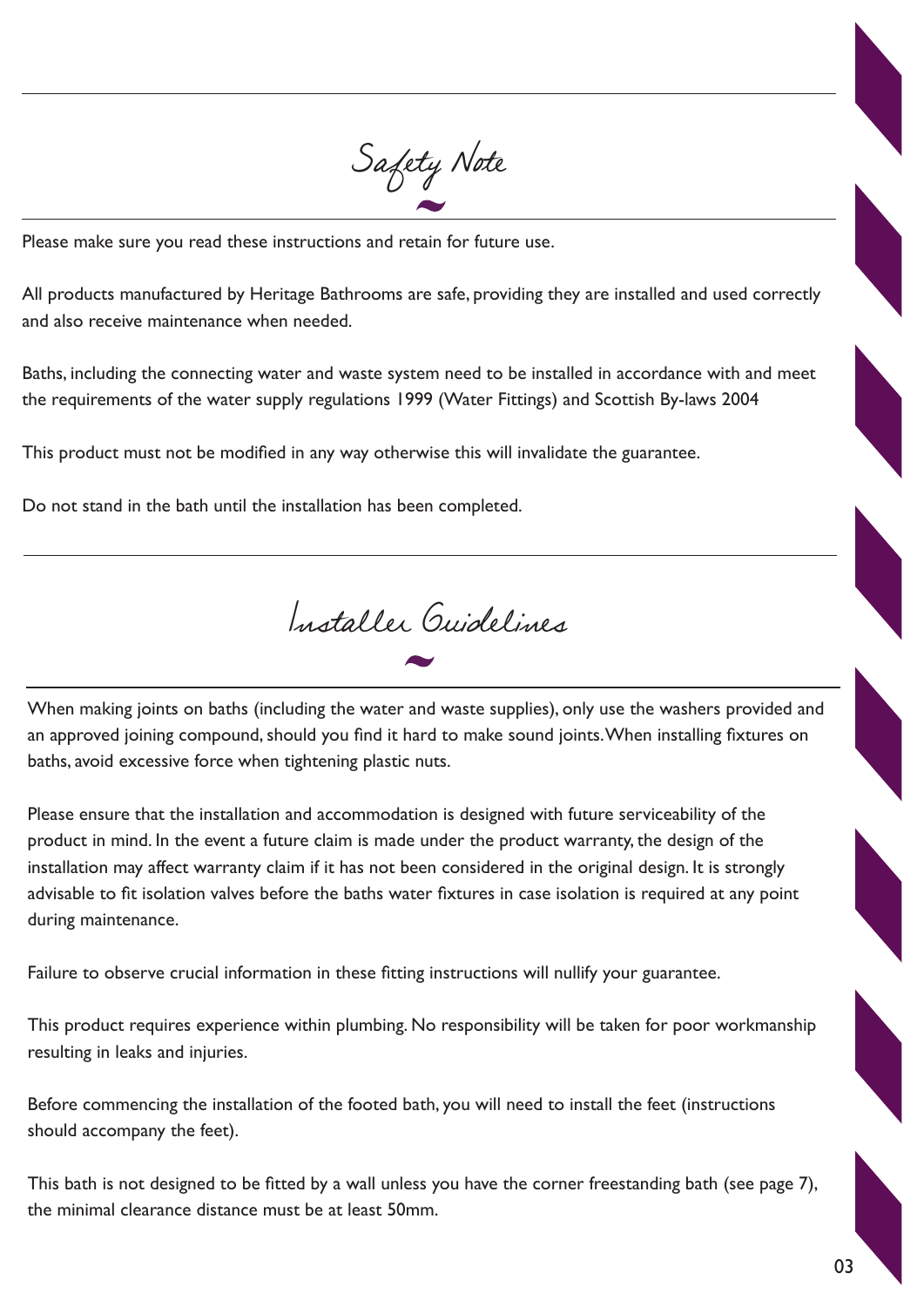



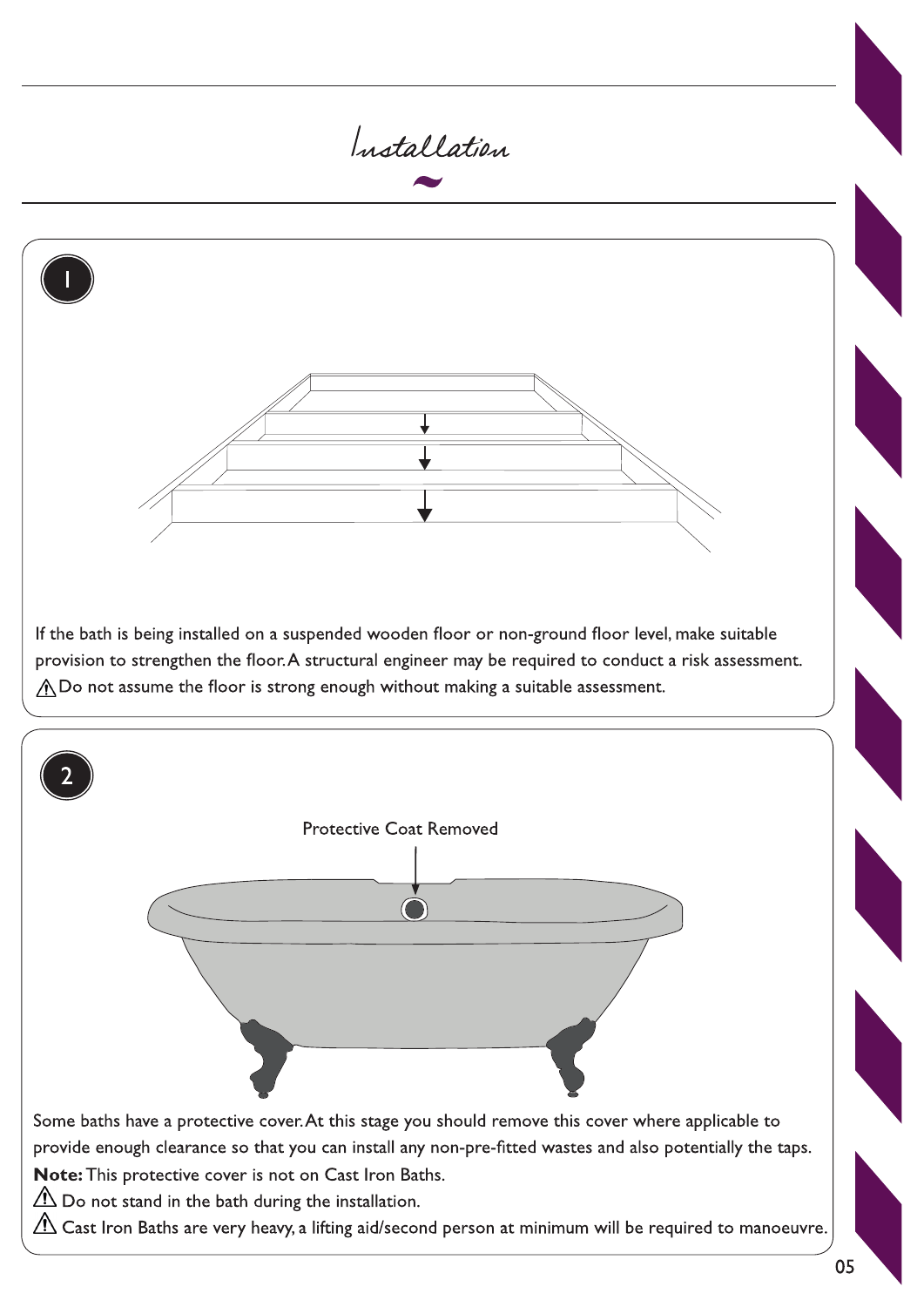



Whilst in its preferred position, adjust the feet to remove rocking whilst using a spirit level to make sure the bath is level.

**Note:** If you have problems levelling the bath because of an uneven floor, you must correct the floor before you can install the bath. The adjusters on the bottom of the feet only have slight adjusters and may not compensate enough.



Fit the waste trap and overflow (where applicable) and connect to the waste collection pipe.

**Note:** It is the installer's responsibility to provide a suitable waste trap in line with the water regulations.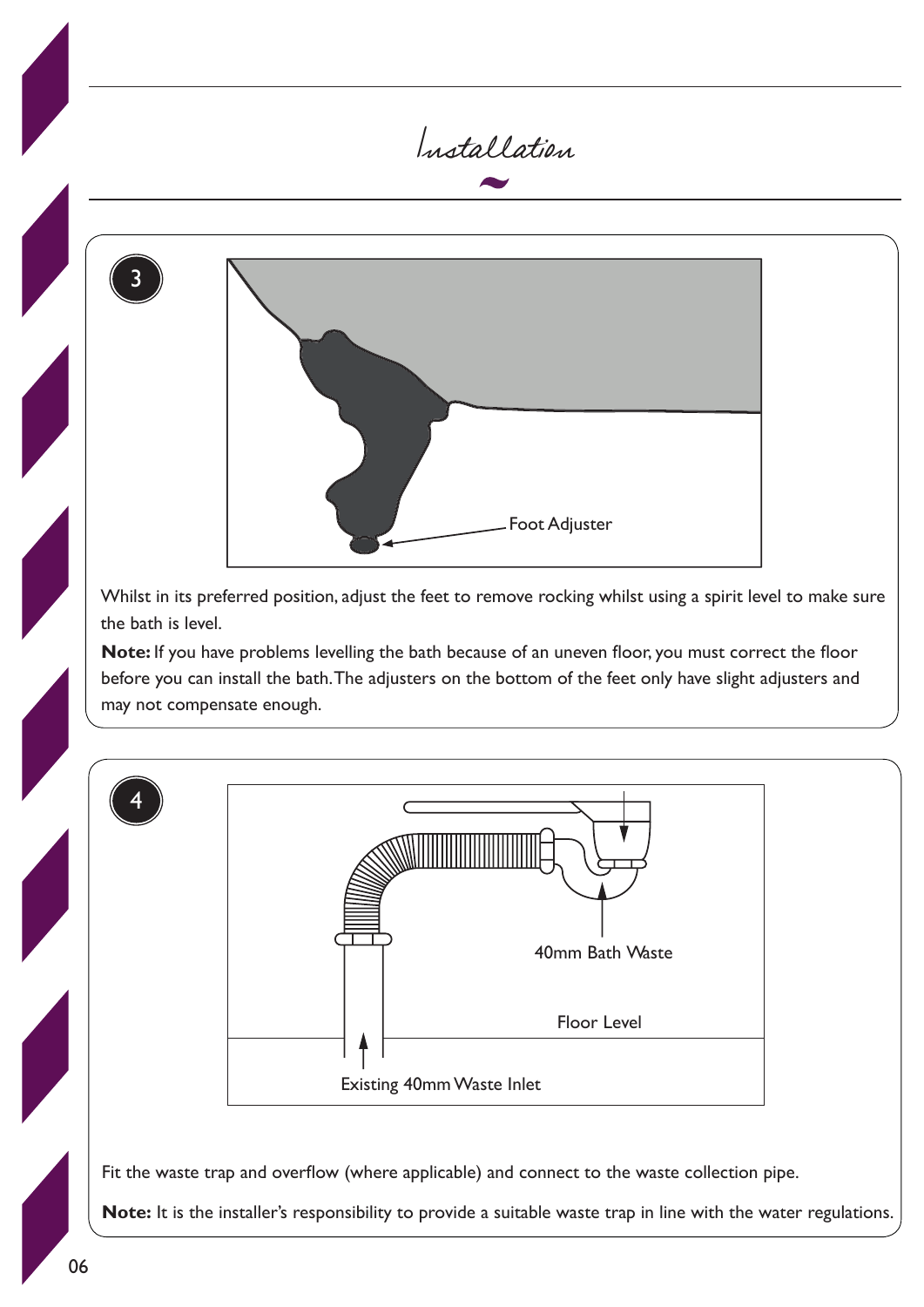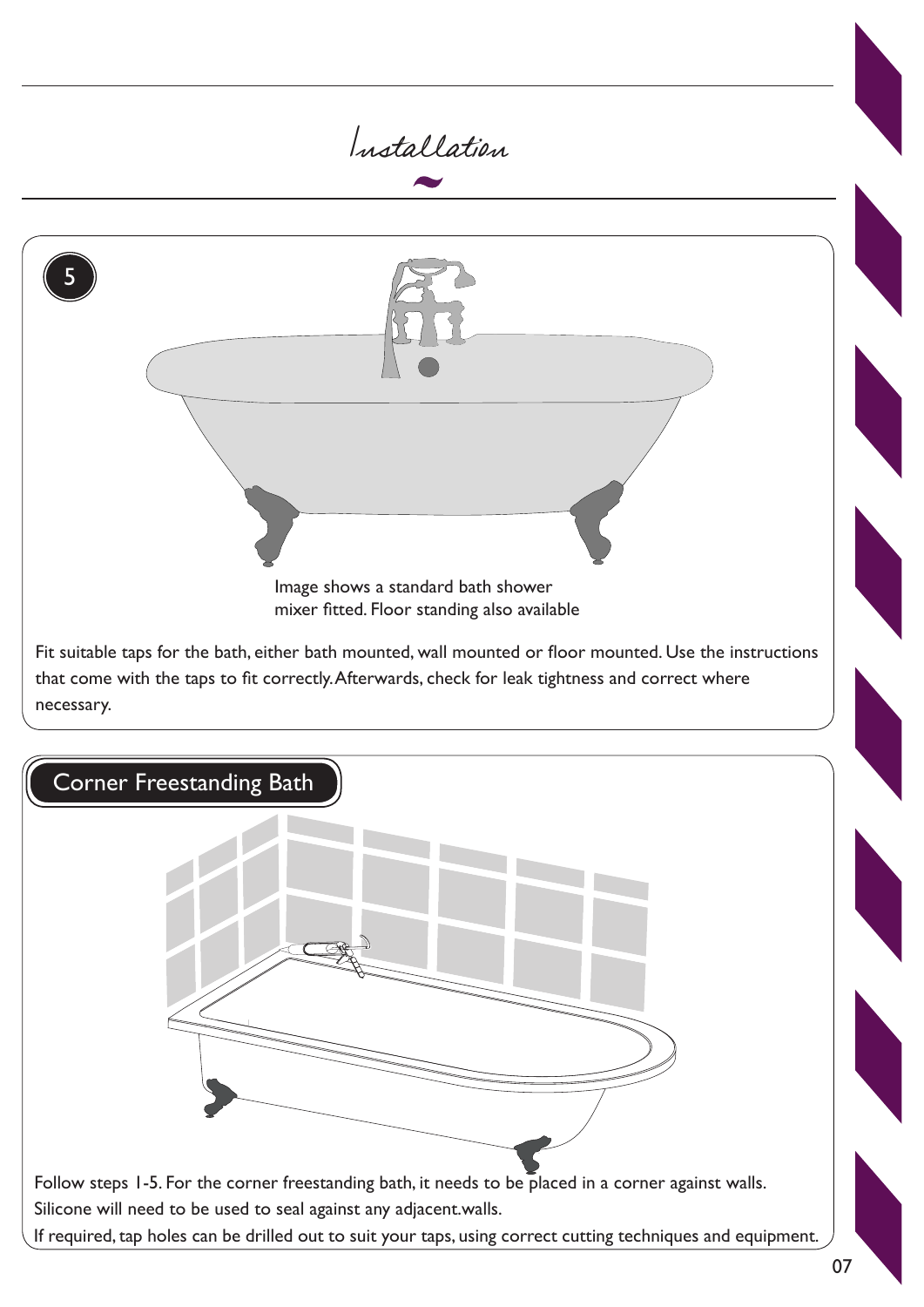Caring for your bath

For everyday cleaning we recommend using a soft damp cloth or just warm soapy water.

You should never use abrasive cleaners on you bath, they will scratch the surface of the acrylic, which will affect the appearance of the glossy look.

If you do scratch your bath, we recommend using an enamel cleaning agent or car polish (T-Cut) this will help to restore your bath back to a lustre finish.

Replace worn washers on dripping taps to prevent surface marking.

**Warning:** Solvents such as paint stripper or nail varnish remover will damage the bath.

**Important:** Retain this information for future reference

**For further information, please e-mail Customer Services at technical@heritagebathrooms. com**

Heritage Bathrooms Guarantee

The confidence we have in the quality of our products and services enables us to offer a free peaceof-mind product guarantee from 2 years up to a lifetime guarantee against any manufacturing faults, with proof of purchase. In addition, our attentive customer service team are available to help solve any problems which may arise quickly and effectively so you can enjoy your bathroom.

To see the specific gaurantee for this product, visit the following URL or QR code.

www.heritagebathrooms.com/service-centre/guarantee